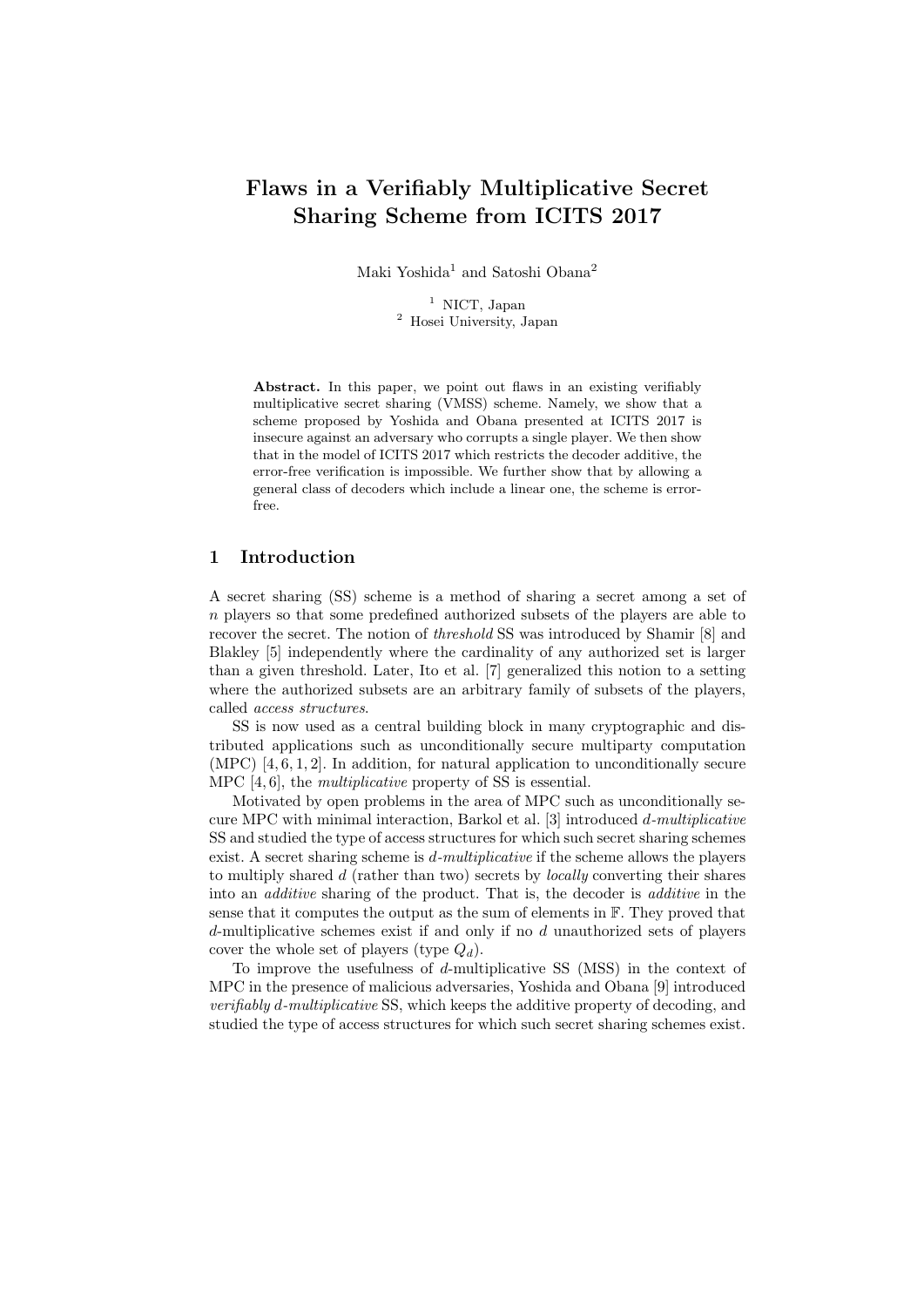Specifically, in [9], a scheme against the access structures of type  $Q_{d+1}$  and one against the access structures of type *Q<sup>d</sup>* are presented.

In this paper, we show that the former scheme proposed in [9], constructed against the access structures of type  $Q_{d+1}$ , is insecure. Namely, we showed that an adversary corrupting a single player can forge a proof for any incorrect value that is always accepted. We then show that in the model of ICITS 2017 which restricts the decoder additive, the error-free verification is impossible. We then show that by allowing a general class of decoders which include a linear one, the scheme is error-free.

The rest of the paper is organized as follows. In Section 2, we briefly review the definitions of secret sharing in [3, 9]. In Section 3, we present an attack against the scheme given in  $[9]$ . In Section 4, we discuss some  $(im)$  possibilities on error-free verifiably multiplicative secret sharing. In Section 5, we summarize our work.

### **2 Preliminaries**

A secret sharing scheme involves a dealer and *n* players  $P_1, \ldots, P_n$ , and specifies a randomized mapping from the secret *s* to an *n*-tuple of shares  $(s_1, \ldots, s_n)$ , where the share  $s_i$  is given to player  $P_i$ . It is assumed that the secret is taken from a finite field  $\mathbb{F}$ . It is also assumed that all shares  $s_i$  are taken from a finite share domain  $S$ . Let  $D$  denote a discrete probability distribution from which the dealer's randomness is chosen. To share a secret  $s \in \mathbb{F}$ , the dealer chooses a random element  $r \in \mathcal{D}$  and applies a sharing function SHARE :  $\mathbb{F} \times \mathcal{D} \to \mathcal{S}^n$  to compute  $\text{SHARE}(s, r) = (s_1, \ldots, s_n)$ . For  $T \subseteq [n]$ , let  $\text{SHARE}(s, r)_T$  denote the restriction of  $SHARE(s, r)$  to its *T*-entries.

In contrast to traditional secret sharing specifying a collection of authorized player sets, the complementary notion of an *adversary structure*, specifying a collection of *unauthorized* sets, is used for convenience in [3, 9].

**Definition 1 (Adversary structure [3]).** *An n-player adversary structure is a collection of sets*  $\mathcal{T} \subseteq 2^{[n]}$  that is closed under subsets; that is, if  $T \in \mathcal{T}$  and  $T' \subseteq T$  *then*  $T' \in T$ *. Let*  $\hat{T}$  *be the collection of maximal sets in*  $T$  *(namely those that are not contained in any other set from T ).*

**Definition 2 (Adversary structure of type** *Q<sup>d</sup>* **[3]).** *Let n, d be positive integers and*  $\mathcal T$  *be an n-player adversary structure. We say that*  $\mathcal T$  *is of type*  $Q_d$ *if for every d sets*  $T_1, \ldots, T_d \in \mathcal{T}$  *we have*  $T_1 \cup \cdots \cup T_d \subset [n]$ *. That is, no d unauthorized sets cover the entire set of players.*

**Definition 3** (*T*-Private secret sharing [3]). Let  $T$  be an *n*-player adver*sary structure. A secret sharing scheme is said to be T -private if every pair of secret*  $s, s' \in \mathbb{F}$  *and every*  $T \in \mathcal{T}$ *, the random variables* SHARE $(s, r)_T$  *and*  $\mathsf{SHARE}(s', r)_T$  *induced by a random choice of*  $r \in \mathcal{D}$  *are identically distributed.* A *T* -private secret sharing scheme is said to be *t*-private if  $\mathcal{T} = \{T \subseteq [n] \mid |T| \leq t\}$ .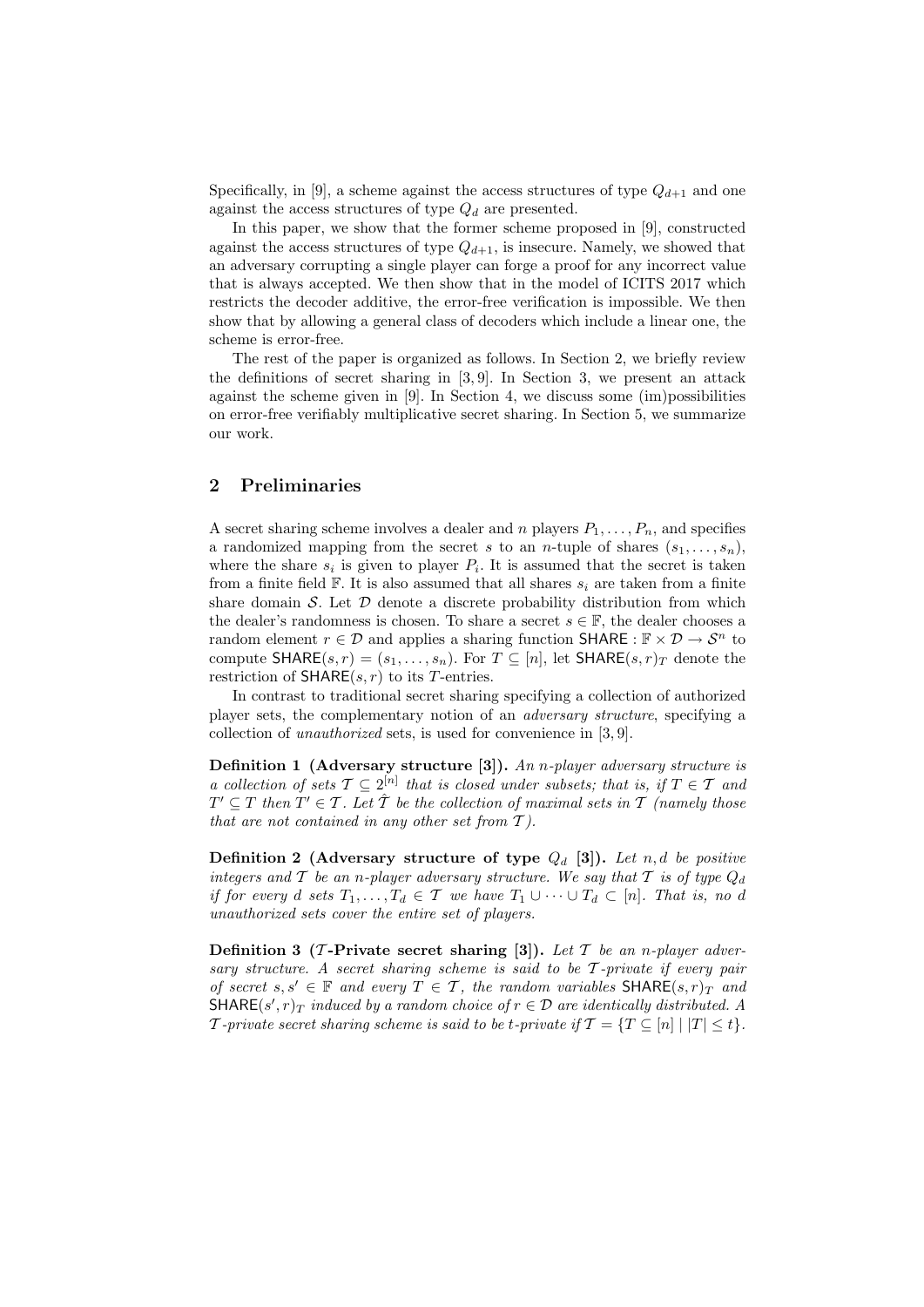The multiplicative property requires each player to locally generate an additive sharing of the product of *d* secrets. In addition, the decoder is additive in the sense that it computes the output as the sum of elements in F. We refer to such an MSS scheme as an *additive* MSS.

**Definition 4 (***d***-Multiplicative secret sharing [3]).** *We call a secret sharing scheme d-multiplicative if it satisfies the following d-multiplicative property. Let*  $s^{(1)}, \ldots, s^{(d)} \in \mathbb{F}$  *be d secrets, and*  $r^{(1)}, \ldots, r^{(d)} \in \mathcal{D}$  *be d elements in the support of D. For*  $1 \leq j \leq d$ , let  $(s_1^{(j)}, \ldots, s_n^{(j)}) = \textsf{SHARE}(s^{(j)}, r^{(j)})$ *. We require the existence of a function* MULT :  $[n] \times S^d \rightarrow \mathbb{F}$  *such that for all possible*  $s^{(j)}$  *and*  $r^{(j)}$  *as above*,  $\sum_{i=1}^{n} \text{MULT}(i, s_i^{(1)}, \ldots, s_i^{(d)}) = \prod_{j=1}^{d} s^{(j)}$ .

The verifiable multiplication further requires each player to locally generate an additive sharing of not only the product of *d* secrets but also a proof that the value is indeed correct [9]. That is, the decoder remains additive and we refer to such an VMSS scheme as an *additive* VMSS.

**Definition 5**  $((\epsilon, d)$ -Verifiably multiplicative secret sharing (VMSS) [9]). *Let c be a positive integer. A T -private secret sharing scheme is said to be* (*ϵ, d*)*-verifiably multiplicative if it is d-multiplicative and there are two functions*  $PROOF: [n] \times S^d \to \mathbb{F}^c$  and  $VER: \mathbb{F} \times \mathbb{F}^c \to \{1,0\}$  that satisfy the following *properties.*

- **Correctness:** For  $s^{(j)} \in \mathbb{F}$  and  $r^{(j)} \in \mathcal{D}$  with  $1 \leq j \leq d$ , let  $(s_1^{(j)}, \ldots, s_n^{(j)}) =$ SHARE $(s^{(j)}, r^{(j)}), m = \sum_{i=1}^{n} \text{MULT}(i, s_i^{(1)}, \dots, s_i^{(d)}), \text{ and } \sigma = \sum_{i=1}^{n} \text{PROOF}(i, s_i^{(1)}, \dots, s_i^{(d)}))$  $s_i^{(1)}, \ldots, s_i^{(d)}$ ). Then,  $\mathsf{VER}(m, \sigma) = 1$ .
- $\overline{\mathcal{F}}$  **– Verifiability:** An adversary that modifies any additive shares for any  $T \in \mathcal{T}$ *can cause a wrong value to be accepted with probability at most ϵ. More formally, the experiment*  $Exp(s^{(1)}, \ldots, s^{(d)}, T, \text{Adv})$  *with d secrets*  $s^{(1)}, \ldots, s^{(d)} \in$ F*, unauthorized set T ∈ T , and interactive adversary* Adv *is defined.*  $Exp(s^{(1)}, \ldots, s^{(d)}, T, \mathsf{Adv})$ 
	- 1. For each *j* with  $1 \leq j \leq d$ , sample  $r^{(j)} \leftarrow \mathcal{D}$  and generate  $(s_1^{(j)}, \ldots,$  $s_n^{(j)}$ ) = **SHARE** $(s^{(j)}, r^{(j)})$ .
	- 2. *Give*  $\{(s_i^{(1)}, \ldots, s_i^{(d)}) | i \in T\}$  *to* Adv.
	- *3.* Adv *outputs modified additive shares*  $m'_i \in \mathbb{F}$  *and*  $\sigma'_i \in \mathbb{F}^c$  *with*  $i \in T$ *. For*  $i \notin T$ , we define  $m'_i = \text{MULT}(i, s_i^{(1)}, \ldots, s_i^{(d)})$  and  $\sigma'_i = \text{PROOF}(i, s_i^{(1)},$  $\ldots, s_i^{(d)}$ .
	- *4. Compute*  $m' = \sum_{i=1}^{n} m'_i$  and  $\sigma' = \sum_{i=1}^{n} \sigma'_i$ .
	- *5. If*  $m' \neq s^{(1)} \cdots s^{(d)}$  and  $\text{VER}(m', \sigma') = 1$ , then output 1 else 0.

*Then, it is required that for any <i>d secrets*  $s^{(1)}, \ldots, s^{(d)} \in \mathbb{F}$ *, any unauthorized set*  $T \in \mathcal{T}$ *, and any unbounded adversary* Adv*,* 

$$
\Pr[Exp(s^{(1)},\ldots,s^{(d)},T,\mathsf{Adv})=1] \leq \epsilon.
$$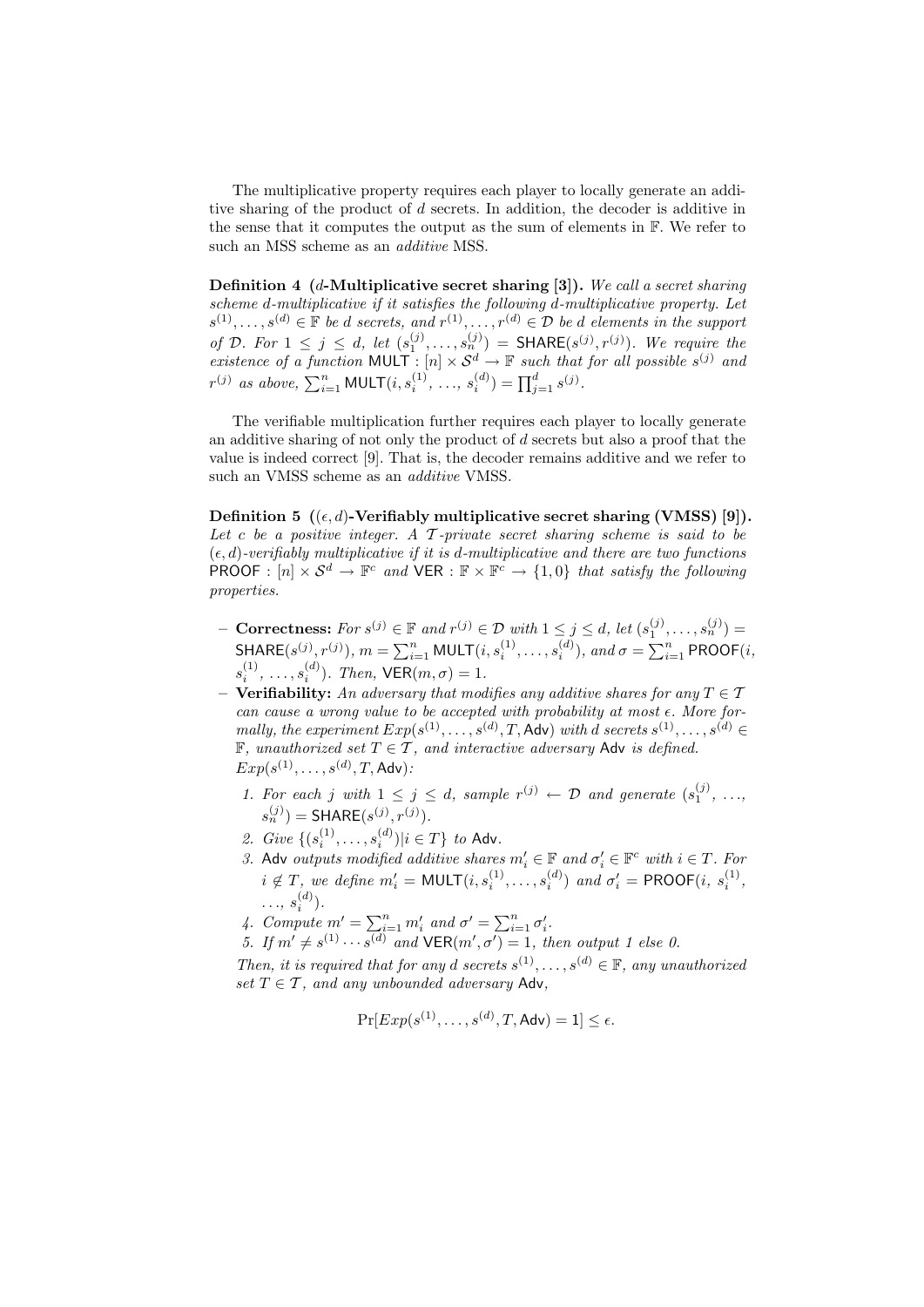#### **3 An Attack against a Scheme in [9]**

In this section, we present an attack against the scheme presented by Yoshida and Obana in the proof of Theorem 2 of [9]. The scheme is designed to ensure the  $(0, d)$ -verifiably multiplicative property against any adversary structure  $\mathcal T$  of type  $Q_{d+1}$ .

The scheme is based on the CNF scheme proposed by Ito et al. [7] as follows: for every set of malicious players  $T \in \hat{\mathcal{T}}$ , generates additive shares of the product among the other players  $[n] \setminus T$  and check the equality of all recovered values. Specifically, the target scheme is constructed as follows.

*The Target Scheme in [9]:*

- $-$  **SHARE** of the CNF scheme: to share a given secret *s*, for  $T \in \hat{\mathcal{T}}$ ,  $r_T$  is randomly chosen from  $\mathbb{F}$  subject to the restriction that  $\sum_{T \in \hat{\mathcal{T}}} r_T = s$ . Each share  $s_i$  is the set  $\{r_T | i \notin T\}$ .
- **–** MULT is given in [3] and omitted here.
- $-$  **PROOF**: The subsets in  $\hat{\mathcal{T}}$  is numbered from 1 to  $|\hat{\mathcal{T}}|$ . Let  $s^{(1)}, \ldots, s^{(d)}$  be secrets. For  $1 \leq j \leq d$ , let  $r_T^{(j)}$  with  $T \in \hat{T}$  denote the additive parts of  $s^{(j)}$ . The product  $s^{(1)} \cdots s^{(d)} = (\sum_{T \in \hat{\mathcal{T}}} r_{\overline{T}}^{(1)}$  $\binom{(1)}{T}$ <sup>*·*</sup> · · ·  $\left(\sum_{P \in \hat{T}} r^{(d)}_T\right)$  $T(T^{(u)})$  is written as the sum of the  $|\hat{\mathcal{T}}|^d$  monomials of the form  $r_{\mathcal{T}_{\alpha}}^{(1)}$  $r^{(1)}_{T_{j_1}} \cdots r^{(d)}_{T_{j_d}}$  $T_{T_{j_d}}^{(d)}$ . For each  $T_l \in \hat{\mathcal{T}}$ , we partition the monomials into  $n - |T_l|$  disjoint sets  $X_{l,i}$  such that  $i \in [n] \setminus T_l$  and all monomials in set  $X_{l,i}$  is obtained from  $s_i$ . The possibility of partition follows from the fact that every monomial as above can be assigned to a set  $X_{l,i}$ such that  $i \notin T_{j_1} \cup \cdots \cup T_{j_d} \cup T_l$ . The existence of such *i* follows from the assumption that *T* is of type  $Q_{d+1}$ . For each  $1 \leq i \leq n$ , PROOF $(i, \cdot)$  outputs  $\sigma_i = (\sigma_{i,1}, \ldots, \sigma_{i,|\hat{\mathcal{T}}|}) \in \mathbb{F}^{|\hat{\mathcal{T}}|}$  where  $\sigma_{i,l}$  is the sum of the monomials in  $X_{l,i}$ if  $i \notin T_l$ , and otherwise 0. If all players follow the scheme, then  $\sigma = \sum \sigma_i$  is the vector with all components being  $s^{(1)} \cdots s^{(d)}$ .

- 
$$
\text{VER}(m, \sigma) = 1
$$
 if and only if  $\sigma = (m, \ldots, m)$  holds.

Any set of malicious players is contained by some  $T \in \hat{\mathcal{T}}$ . In [9], it is claimed that the value recovered from shares for  $[n] \setminus T$  would be correct, and the equality of all recovered values could guarantee that the error-probability is zero. However, from the restriction of the *additive* VMSS, the above technique does not work because the adversary Adv corrupting any *T* can modifies all values recovered from shares so that **VER** outputs 1 with probability  $\epsilon = 1$ .

*An Attack against the Scheme:* Without loss of generality, we can assume the player  $P_1$  is corrupted, i.e.,  $1 \in T$ . In Step 3 of  $Exp$ ,

- $-$  Adv randomly generates  $\Delta \neq 0 \in \mathbb{F}$ .
- $−$  For *i* ∈ *T*, Adv generates  $m_i$  = MULT $(i, s_i^{(1)}, \ldots, s_i^{(d)})$  and  $\sigma_i$  = PROOF $(i, s_i^{(1)}, \ldots, s_i^{(d)})$  $s_i^{(1)}, \ldots, s_i^{(d)}$ .
- **–** For *i ∈ T*, Adv defines *m′ <sup>i</sup>* = *m<sup>i</sup>* + *∆* and *σ ′ <sup>i</sup>* = *σ<sup>i</sup>* + (*∆, . . . , ∆*) if *i* = 1, and otherwise  $m'_i = m_i$  and  $\sigma'_i = \sigma_i$ .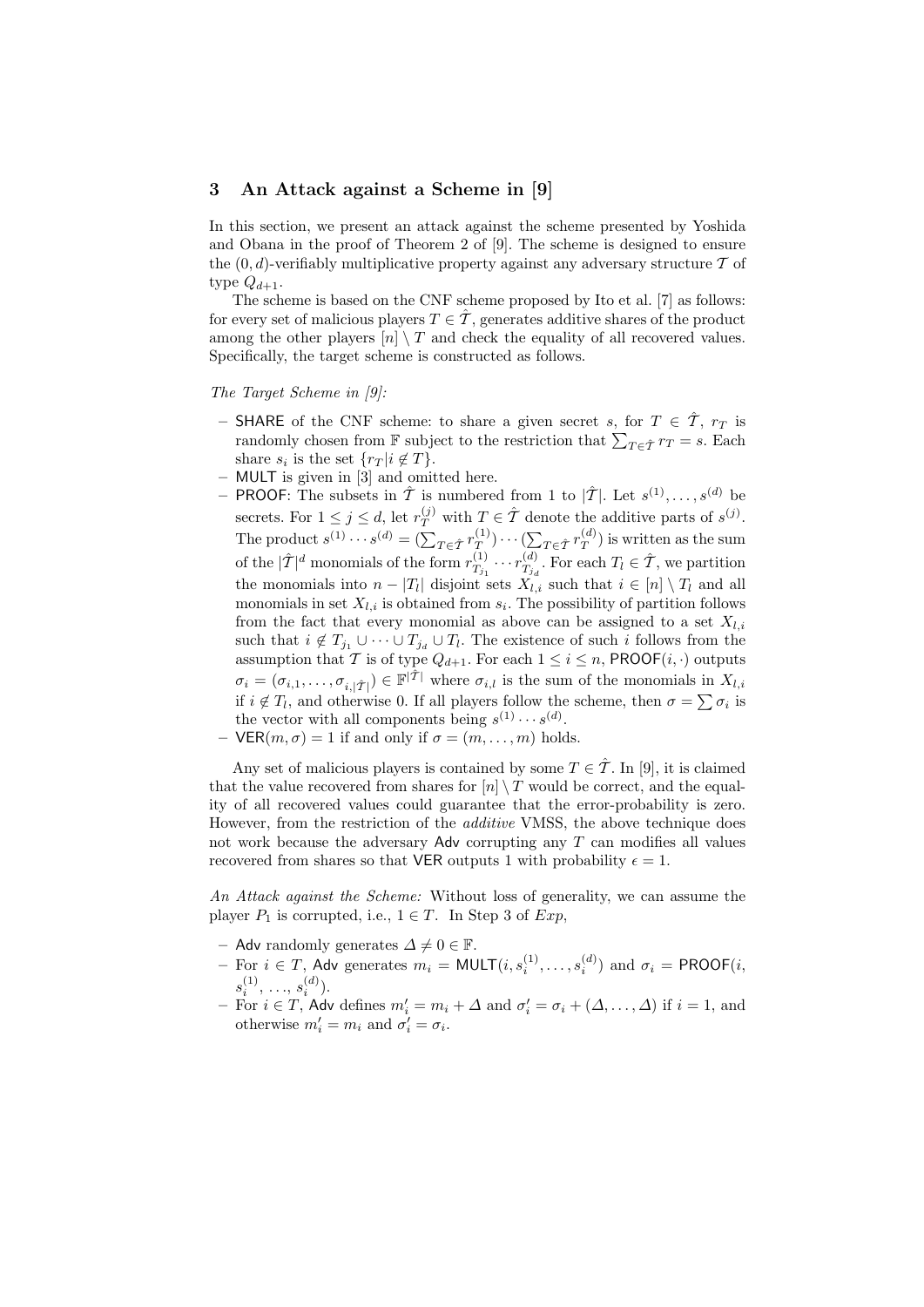$-$  Adv outputs  $m'_i$  ∈ **F** and  $\sigma'_i$  ∈ **F**<sup>*c*</sup> with *i* ∈ *T*.

From the correctness of the CNF scheme, it holds that  $m' = s^{(1)} \cdots s^{(d)} + \Delta$  and  $\sigma' = (m', \ldots, m')$ . Thus, for  $m' \neq s^{(1)} \cdots s^{(d)} + \Delta$ , it holds that  $\mathsf{VER}(m', \sigma') = 1$ . Thus, for any *d* secrets  $s^{(1)}, \ldots, s^{(d)} \in \mathbb{F}$ , any unauthorized set  $T \in \mathcal{T}$ , and any unbounded adversary Adv,

$$
Pr[Exp(s^{(1)},...,s^{(d)},T,\mathsf{Adv})=1]=1.
$$

It is obvious that the above attack works even if *T* is a singleton. Thus, the scheme is not verifiably multiplicative against any adversary structure *T* not only of type  $Q_{d+1}$  but also of any type as long as  $\mathcal T$  contains a non-empty set.

#### **4 (Im)possibilities of Error-free VMSS**

In a similar way to the attack in the previous section, we can prove that there is no (0*, d*)-verifiably multiplicative scheme by showing an adversary who corrupts a single player and causes an positive error probability  $\epsilon = 1/|\mathbb{F}|^c > 0$  for any *additive* VMSS scheme.

Thus, to achieve  $\epsilon = 0$ , we need to allow a more general class of decoders. In fact, the scheme in [9] can be a  $(0, d)$ -verifiably multiplicative secret sharing scheme if we use more general decoders such as a selective decoder which removes all *l*-th elements of  $\sigma_i$  with  $i \in T_l$  and computes the sum of the remaining values, and a linear decoder which uses a  $(c + 1) \times n$  matrix  $D = [d_{l,i}]_{0 \leq l \leq c, 1 \leq i \leq n}$  $\mathbb{F}^{(c+1)\times n}$  by  $d_{0,i} = 1$  with  $1 \leq i \leq n$  and  $d_{l,i} = 0$  if  $i \in T_l$  and otherwise  $d_{l,i} = 0$ . The value of  $d_{l,i}$  specifies which players' shares should be added. Let M be the  $n \times (c+1)$  matrix of which *i*-th row is  $(m_i, \sigma_i)$ . The decoder computes  $(m, \sigma) = D \times M$ . We note that these two decoders can be used for the motivating applications of both verifiably and standard multiplicative secret sharing in [3, 9].

### **5 Conclusion**

In this paper, we have pointed out flaws in an existing verifiably multiplicative secret sharing (VMSS) scheme. Namely, we have shown that a scheme proposed by Yoshida and Obana presented at ICITS 2017 is insecure even against an adversary who corrupts a single player. Then, we have shown that in the model of ICITS 2017 which restricts the decoder additive, the error-free verification is impossible. In addition, we have shown that the above scheme can be error-free by allowing a general class of decoders which include a linear one.

## **References**

1. T. Araki, J. Furukawa, Y. Lindell, A. Nof, and K. Ohara, "High-Throughput Semi-Honest Secure Three-Party Computation with an Honest Majority," *23rd ACM Conference on Computer and Communications Security (ACM CCS 2016)*, pp. 805–817, 2016.